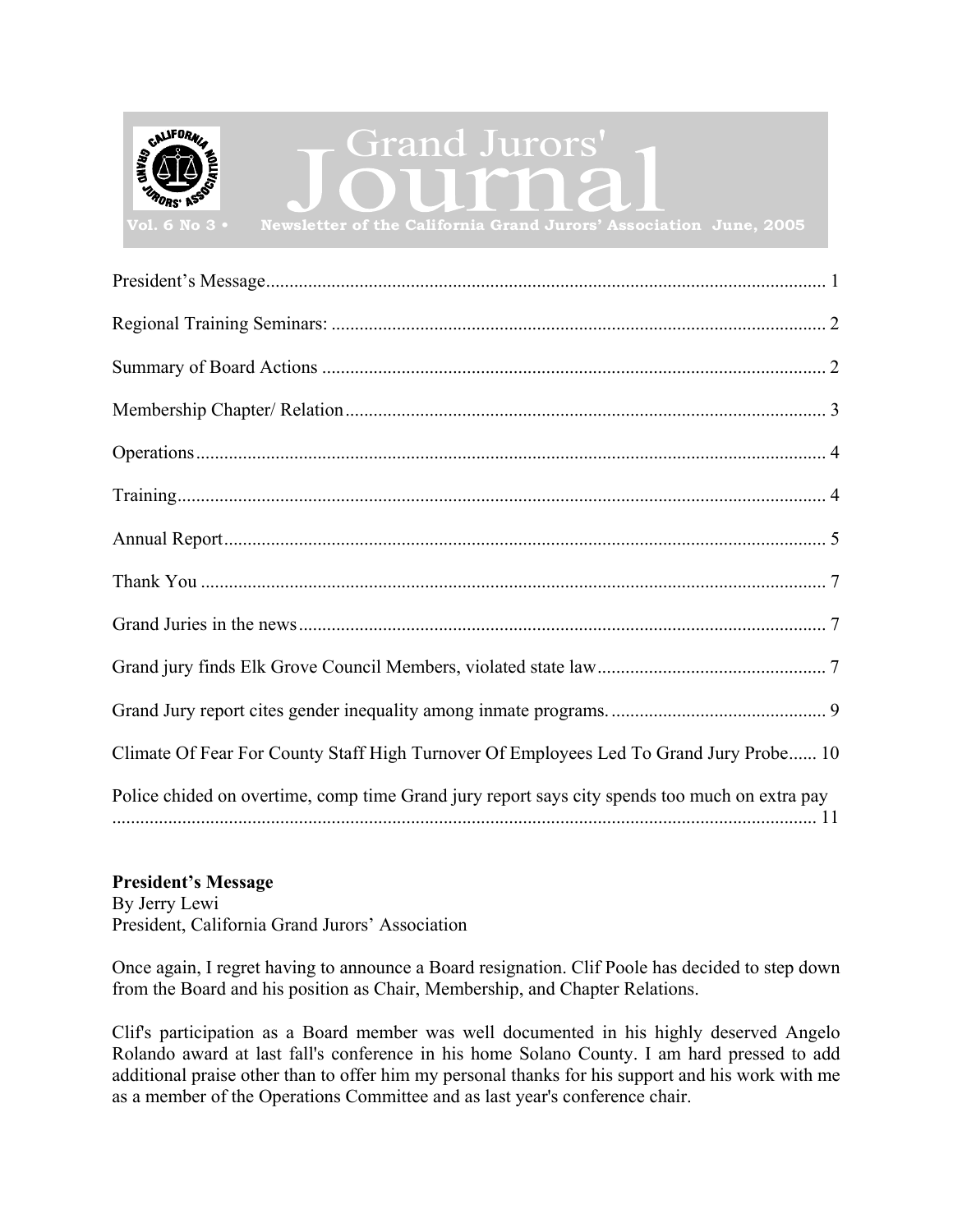<span id="page-1-0"></span>But, with all due respect to Clif, we will miss his wife, JoAnne's, incredible support to maintain the membership and contact database. As I understand it, Joann did all the real work with great expertise and always in a timely fashion. I hope to meet JoAnne at the Solano Chapter Barbecue in May (see elsewhere for details) to personally thank her.

The good news is that we welcome Mike Miller (San Mateo) back to the Board and in his former position as Membership & Chapter Relations Chair. Mike and the committee are struggling to find a way to replace the strong support from Team Poole, but we will succeed.

Thanks also to Les Daye for accepting the position as Operations Chair. Les has appointed Serena Bardell as Vice-Chair. I believe this committee is in capable hands.

An exciting product of our Public Relations Committee, under El Moger is a 30-minute video that will be shown on as many PublicAccess and Public Broadcasting System Television stations that we can convince to show it. El and his team have spent countless hours with the strong support of the Soroptomist (Chapter of Novato, Marin County). The purpose of this tape is to publicize the work of Grand Juries in California and help local counties recruit new volunteers. I believe we do a pretty good job of publicizing what Grand Juries do within what I call the Grand Jury community that consists of all current and former Grand Jurors, Grand Juries, key legislators, the Judicial Council, Presiding Judges, and Court Executive Officers, but not such a good job with the general public. This video is one attempt to improve that.

Your Board of Directors is planning a face-to-face meeting on May 16 in conjunction with the Solano barbecue. We normally meet in this fashion only once a year at the annual conference. By meeting a second time within the year, we hope to improve our working relations and get a lot of internal business taken care of in order that we focus on the real work of the organization.

### **Regional Training Seminars**:

The Training Committee has selected the following dates and sites for the July-August 2005 Training Seminars.

Sacramento July 25-26 Holiday Inn Northeast

Redding July 28-29 Holiday Inn Redding

Walnut Creek August 1-2 Embassy Suites

Visalia August 8-9 Visalia Convention Center

### **Summary of Board Actions**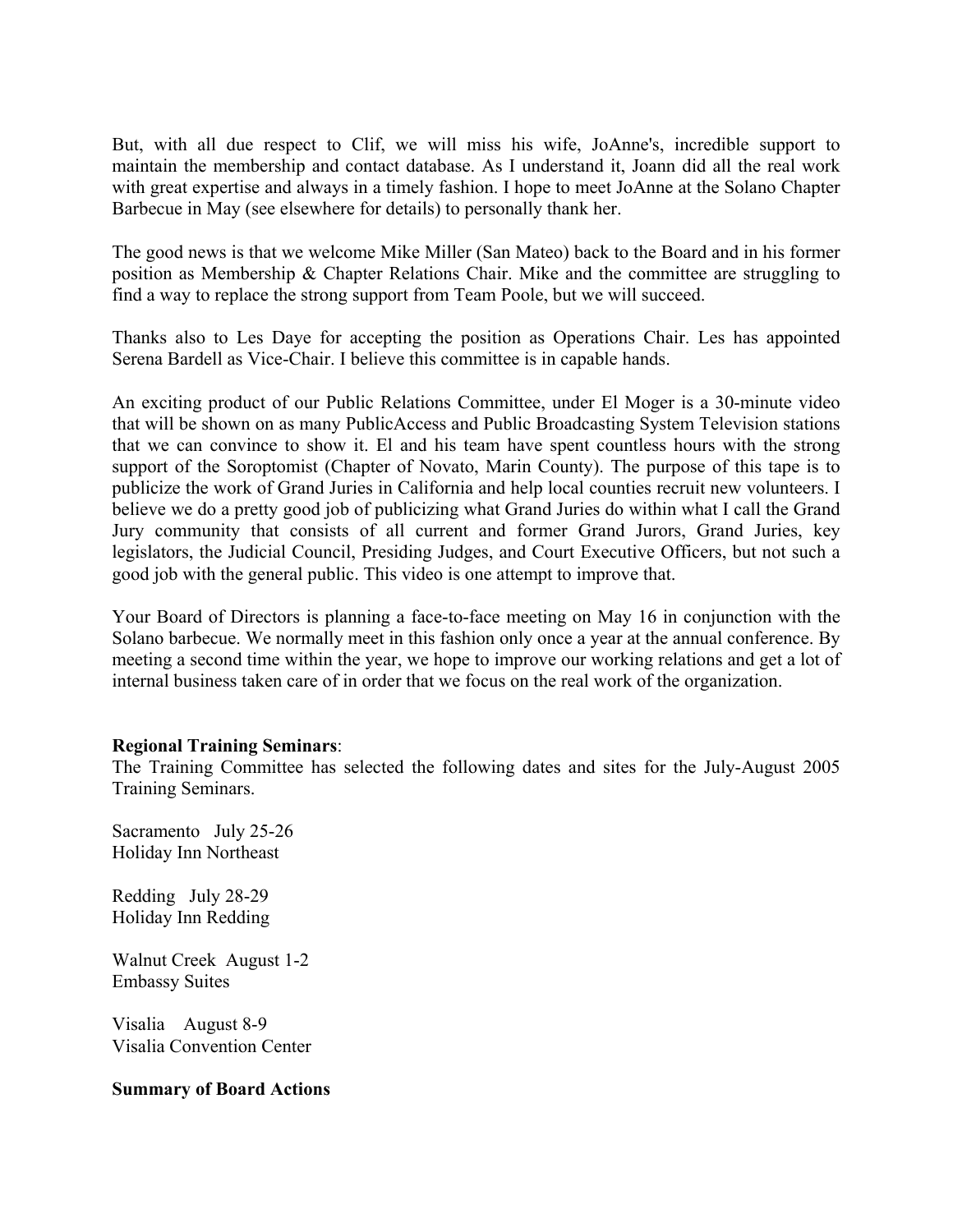<span id="page-2-0"></span>The CGJA Board of Directors took the following actions at the January 24, 2005 Board meeting: The 2005 proposed budget was approved by voice vote.

A motion for the authorization to pay Diepenbrock Law firm for charges in regards to Roberts' Rules letter, counselor referrals and bylaw issues was approved by voice vote.

The recommended action that the Compendium be distributed free of charge to all current Grand Juries annually was passed by voice vote.

Approved Training committee's 8 goals by voice vote.

Approved Legal Committee's goals by voice vote.

Accepted Directors and Officers Insurance progress report. The motion to instruct President Lewi to provide all members of the Board of Directors with copies of all letters from attorneys Grimm and McBride and President Lewi's letter requesting the attorneys refrain from communicating with each other was passed by voice vote.

A motion that (1) the "Board shall engage the services of outside counseling to determine board interaction problems and define solutions and (2) The Board shall conduct its next regular meeting face-to-face in early April near Oakland or Concord, was amended. The amended motion to eliminate the counseling component and to hold a face-to-face Board meeting in conjunction with the Solano barbecue in May was passed by voice vote.

 A motion that the "Board of Directors provide no later than February 25, 2005, to Director Baker a complete copy of the tape recording of November 30, 2004, Board of Directors meeting. This copy shall include, but not be limited to, the statement by Director Chesny that she could not give Director Baker copies of the 2004 training evaluations as she had shredded them," failed to receive a majority vote.

 A motion to (1) Request and direct the Bylaws Revision Committee to define the term "Corporate Records," and to report its recommendation as to such definition to the Board; and, separately, (2) Request and direct the Operations Committee, AFTER the term "Corporate Records" has been defined by the Bylaws Revision Committee and approved by the Board of Directors, to establish procedures for the retention and destruction of "Corporate Records" as so defined, passed by voice vote.

### **Membership Chapter/ Relation**

Michael Miller, Acting Chair

The highest accolade CGJA has should be rewarded to Clif and JoAnne Poole for doubling this Organization's Membership in just three years. It proves an impossible job can be completed when given to the right person.

Years ago, Dan Taranto casually mentioned that I had served on the CGJA Board longer than anyone else had. Regretfully, he was not able to add "with distinction." Thus, I offered my resignation to the President in hopes of getting new blood on the Board.

Yet that seemed to have lead to lots of bloodletting, and what we gained in quantity we may not have retained in quality.

I joined CGJA in 1982 as a Charter Members aspiring to be a dues paying inactive supporter. I have yet to attain that goal. A few weeks ago, someone with a lot more pull than I asked that a cup be taken from him, but if it didn't work for him it isn't going to work for me.

As Acting Membership Chairperson, I will try to maintain Clif and JoAnne's great progress, and with the help of all of you, CGJA will continue to grow. Hopefully the next real Chair will try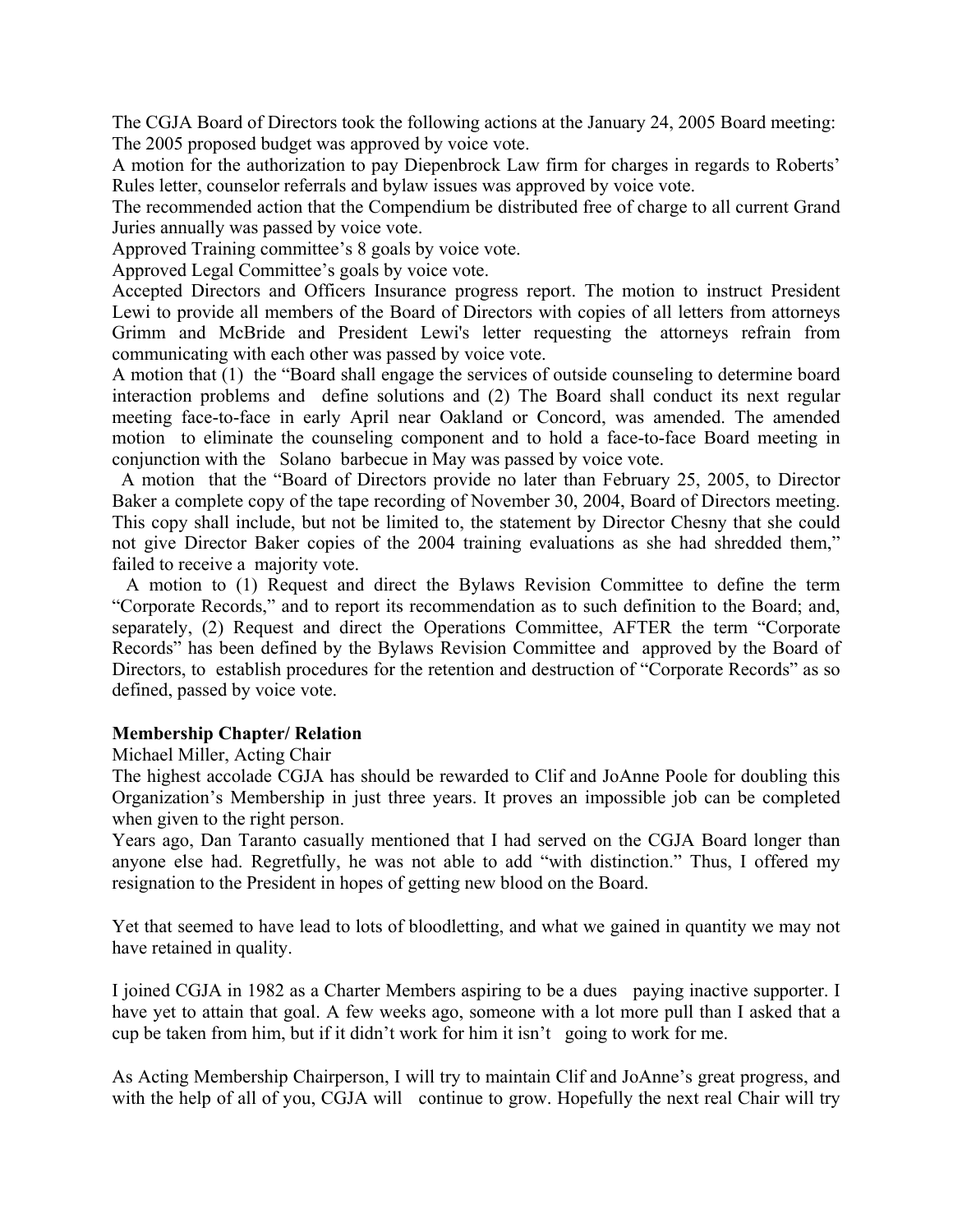<span id="page-3-0"></span>to surpass the outstanding record established by the Poole family.

My real goal is for all of us to work together with respect for each other and have the betterment of the CGJA as our sole objective.

### **Operations**

### Les Daye, Chair

"Plans are in full swing" for the 24th annual conference on October 27-29, 2005 at the Burbank Hilton according to Andrew Bliss, CGJA Director and Chair of the conference planning committee. Security and safety issues, from first responders and all of law enforcement, is the theme.

The popular "Open Forum" on regular grand juries will be back for a full two hours of spirited discussion. Further details will be forthcoming at the CGJA website, www.cgja.org and in summer editions of the CGJA Grand Jurors' Journal.

The Excellence in Reporting (EIR) award program for 2005 has been announced, including submission criteria, in a news release to statewide newspapers, according to Earl Heal, CGJA Director, and Chair of the Subcommittee.

The program seeks to recognize notable contributions to better government from the final report recommendations of regular grand juries throughout California and media coverage of these improvements. Validated results of implementation is a significant measurement in determining recipients of these awards which heighten public awareness of the regular grand jury system in California.

As current Chair of the Operations Committee, I am particularly pleased that Jeanne Forbes, CGJA Director and publications tour de force, has undertaken the latest effort to locate and document past grand jury reports in Tulare County (1950-1997).

The GRIP project, highlighted in the last issue of the Journal, is an ongoing effort to preserve and accentuate the history of grand jury activity since the inception of the State of California.

If you like history and sleuthing for documents in out of the way places (attics, basements of old courthouses, historical society vaults), consider downloading a field workbook from our website or request one by mail and get started on the quest!

Remember that this Grand Jurors' Journal, CGJA website and other organizational efforts and events are your outlet to make a difference in preserving, protecting, and effectively communicating about our grand jury system. Involvement counts… contact an officer or director of CGJA today.

### **Training**

Sherry Chesny, Chair

The Training Committee has selected the following dates and sites for the July-August 2005 Training Seminars.

| Sacramento July 25-26 |            | Holiday Inn Northeast |
|-----------------------|------------|-----------------------|
| Redding               | July 28-29 | Holiday Inn Redding   |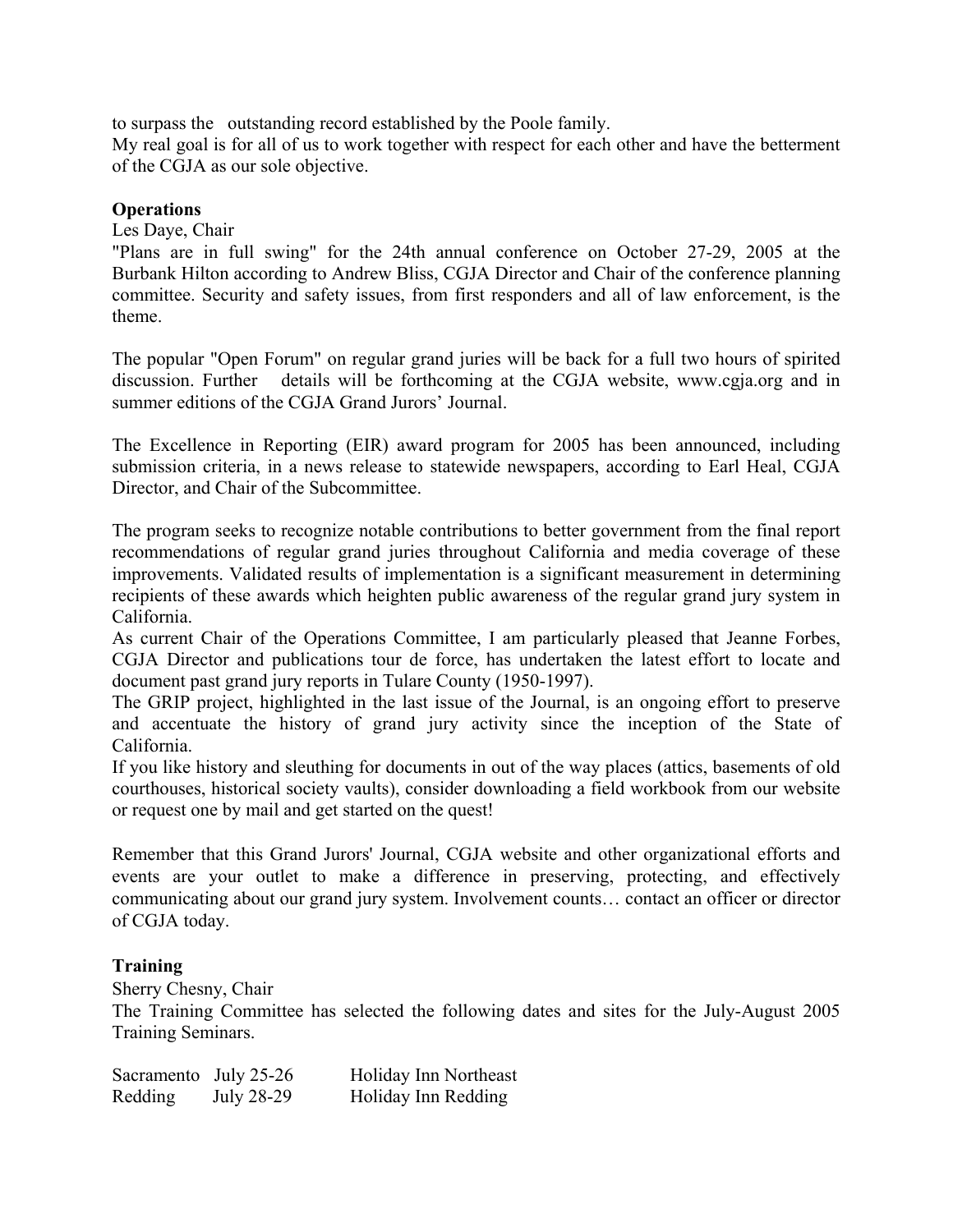<span id="page-4-0"></span>Walnut Creek August .1-2 Embassy Suites Visalia August 8-9 Visalia Convention Center

The registration fee for the two-day seminar is \$75, which includes a 2005 Training Manual for each registered juror.

A letter about the seminars was mailed to the presiding judge in each of the 58 counties in March. A brochure about the 2005 seminars and training program will be mailed to each grand jury soon. Bob DeQuattro, a former juror from El Dorado Co. and long time member of CGJA did the brochure layout for us and delivered it to the printers.

We certainly appreciate his volunteering his expertise to help us with the brochure.

The registration packets will be mailed out in June. We will also have all seminar information posted on our website www.CGJA.org along with a registration form that may be downloaded.

Currently our main project is developing the 2005 Training Manual. Each of the five workshop teams: G.J. Law; Investigations; Interviewing, Report Writing and G.J. Continuity are revising and updating their outline for inclusion in the 2005 Training Manual. Our Curriculum Subcommittee serves as an edit committee and then each outline is reviewed and approved by vote of the Training Committee. I want to thank Ted Freeman, Chair of the Curriculum Subcommittee and a member of the Marin Chapter, for his help in the manual development process and Debbie Heller, a member of the Nevada County Chapter, who has volunteered to put the entire 2005 Training Manual on a disk for us.

We recently added three new trainers to our workshop teams:

Lew Avera, current Foreman of the Orange County Grand Jury, will be on the G.J. Law team.

Duane Mason, a past Foreman of the Shasta Co. Grand Jury, a CGJA Board Director and Training Committee member has joined the G.J. Investigations workshop team.

Linda Pryor, who has served on the Nevada Co. Grand Jury seven times, will be on the G.J. Continuity workshop team.

If you would like any additional information about the training program or our regional training seminars for new jurors, please contact me at sherryc@JPS.net

### **Annual Report**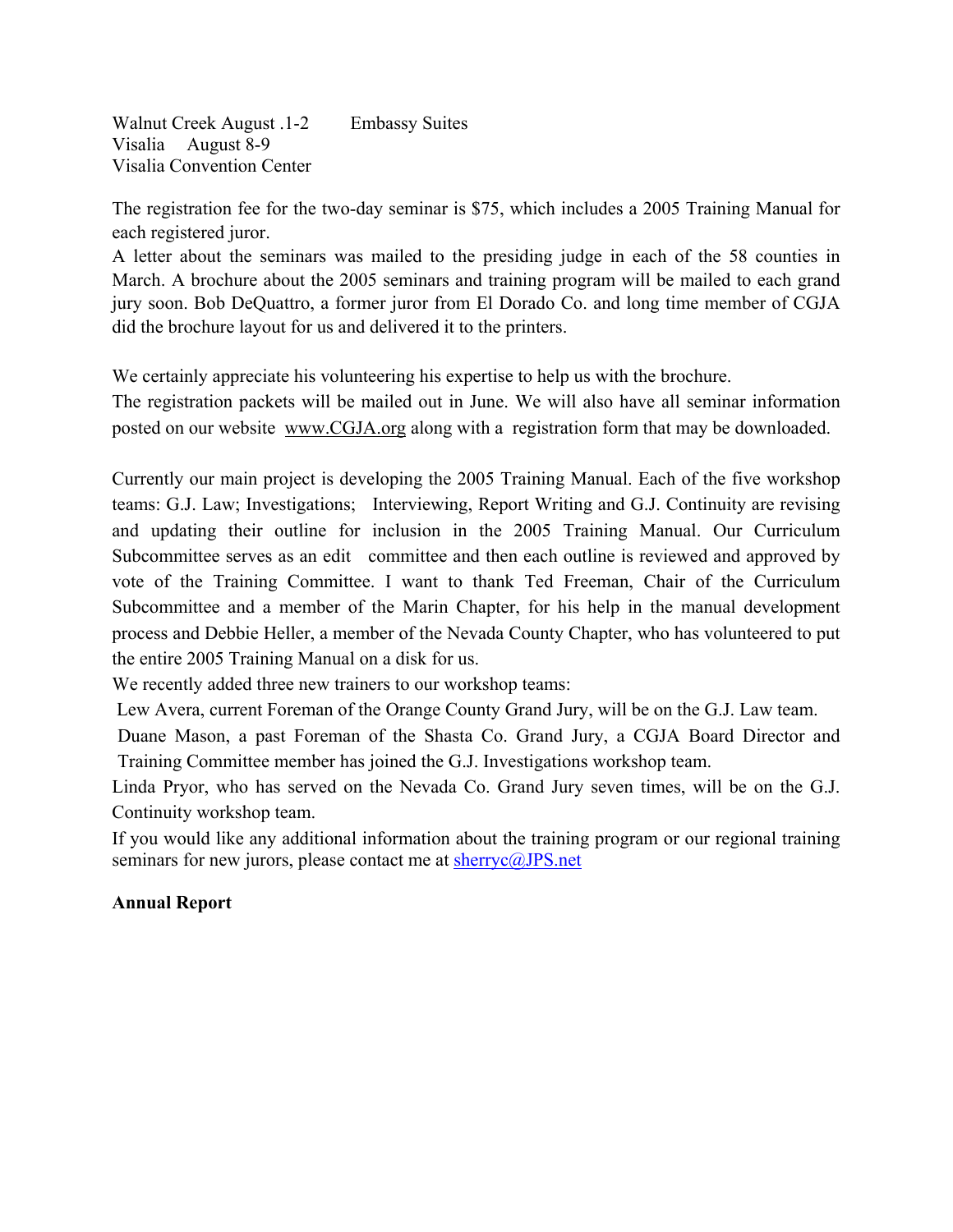| <b>Annual Report</b><br><b>Balance Sheet</b><br><b>Un-audited Financial Statement</b> |                    |                               |  |  |  |  |  |
|---------------------------------------------------------------------------------------|--------------------|-------------------------------|--|--|--|--|--|
| December 31,                                                                          |                    |                               |  |  |  |  |  |
| 2004                                                                                  | 2003               | <b>Increase</b><br>(Decrease) |  |  |  |  |  |
|                                                                                       |                    |                               |  |  |  |  |  |
| \$15,582                                                                              | \$5, 144           | \$10,438                      |  |  |  |  |  |
| 20,521                                                                                | 25,164             | (4, 643)                      |  |  |  |  |  |
|                                                                                       | \$30,308           | \$5,795                       |  |  |  |  |  |
| \$6,060                                                                               | \$6,058            | $\mathbf{2}$                  |  |  |  |  |  |
| \$6,660<br>$$ -3,400$                                                                 | \$6,660<br>\$1,200 | 0<br>\$(2,200)                |  |  |  |  |  |
| \$3,260                                                                               | \$5,460            | \$(2,200)                     |  |  |  |  |  |
| \$45,423                                                                              | \$41,826           | \$3,597                       |  |  |  |  |  |
|                                                                                       |                    |                               |  |  |  |  |  |
| <b>Retained Earnings - Unrestricted \$39,363</b>                                      | \$35,768           | \$3,595                       |  |  |  |  |  |
| 6,060                                                                                 | 6,058              | $\mathbf{2}$                  |  |  |  |  |  |
| \$45,423                                                                              | \$41.826           | <u>\$3.597</u>                |  |  |  |  |  |
|                                                                                       |                    | \$36,103                      |  |  |  |  |  |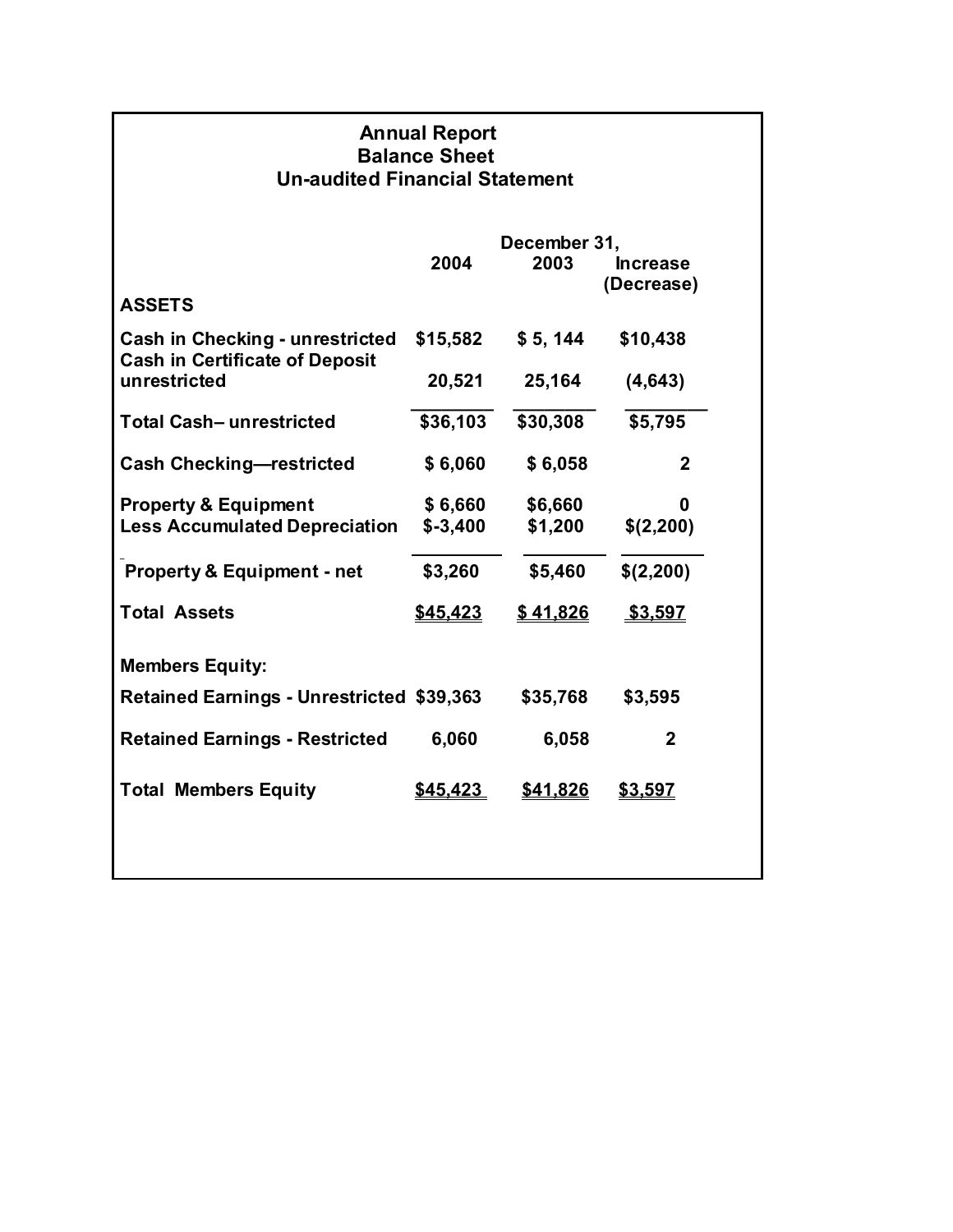<span id="page-6-0"></span>

| <b>Statement of Revenues and Expenditures (Unaudited)</b><br>Year Ended December 31,                                                                                                                                                                                              |                                                                                                                                    |                                                                                                                                       |                                                                                                                                     |  |  |
|-----------------------------------------------------------------------------------------------------------------------------------------------------------------------------------------------------------------------------------------------------------------------------------|------------------------------------------------------------------------------------------------------------------------------------|---------------------------------------------------------------------------------------------------------------------------------------|-------------------------------------------------------------------------------------------------------------------------------------|--|--|
|                                                                                                                                                                                                                                                                                   | 2004                                                                                                                               | 2003                                                                                                                                  | Increase<br>(Decrease)                                                                                                              |  |  |
| Revenues:                                                                                                                                                                                                                                                                         |                                                                                                                                    |                                                                                                                                       |                                                                                                                                     |  |  |
| Training:<br>Membership dues<br><b>Annual Conference</b><br>Contributions<br><b>Publications sold</b><br>Interest Earned and Miscellaneous                                                                                                                                        | \$35,732<br>10,200<br>6,285<br>5,284<br>1,825<br>385                                                                               | \$32,380<br>7,950<br>7,408<br>2,480<br>1,113<br>79                                                                                    | \$3,352<br>2,250<br>(1, 123)<br>2,804<br>712<br>306                                                                                 |  |  |
|                                                                                                                                                                                                                                                                                   | \$59,711                                                                                                                           | \$51,410                                                                                                                              | 8,301<br>\$                                                                                                                         |  |  |
| Expenditures:                                                                                                                                                                                                                                                                     |                                                                                                                                    |                                                                                                                                       |                                                                                                                                     |  |  |
| Training<br><b>Annual Conference</b><br>Legal<br>LaVerne DVD's<br>Journal<br>Publication<br><b>Supplies and Postage</b><br>Insurance<br><b>Board Packets</b><br>Teleconferencing<br><b>Credit Card Processing</b><br><b>GRIP</b><br>Website<br>Elections<br><b>Other Expenses</b> | \$29,409<br>7,062<br>6,740<br>0<br>2,580<br>1,924<br>1,668<br>1,557<br>1,334<br>1,227<br>896<br>593<br>526<br>140<br>458<br>56,114 | \$21,230<br>10,310<br>5,965<br>5,950<br>3,632<br>685<br>1,752<br>1,599<br>2,489<br>2,108<br>840<br>4<br>421<br>312<br>805<br>\$58,102 | \$8,179<br>(3,248)<br>775<br>(5,950)<br>(1,052)<br>1,239<br>(84)<br>(42)<br>(1, 155)<br>(881)<br>56<br>589<br>105<br>(172)<br>(347) |  |  |
| <b>Excess of Revenues over Expenditures</b>                                                                                                                                                                                                                                       | \$<br>3,597                                                                                                                        | (6,692)                                                                                                                               | \$(1,988)<br>10,289                                                                                                                 |  |  |
| <b>Total Retained Earnings:</b><br>Beginning of Year                                                                                                                                                                                                                              | 41,826                                                                                                                             | 48,518                                                                                                                                | 6,692                                                                                                                               |  |  |
| End of Year                                                                                                                                                                                                                                                                       | \$45,423                                                                                                                           | \$41,826                                                                                                                              | \$3,597                                                                                                                             |  |  |

# **California Grand Jurors' Association**

### **THANK YOU**

Frank Flynn, Quintin Kopp, and Jack Zepp for your cash and in kind donations totaling \$265.13. Your support is appreciated! Every Dollar Counts.

Just remember, your donations are tax deductible!

**Grand Juries in the news Grand jury finds Elk Grove Council Members, violated state law**  Despite findings, district attorney not filing any charges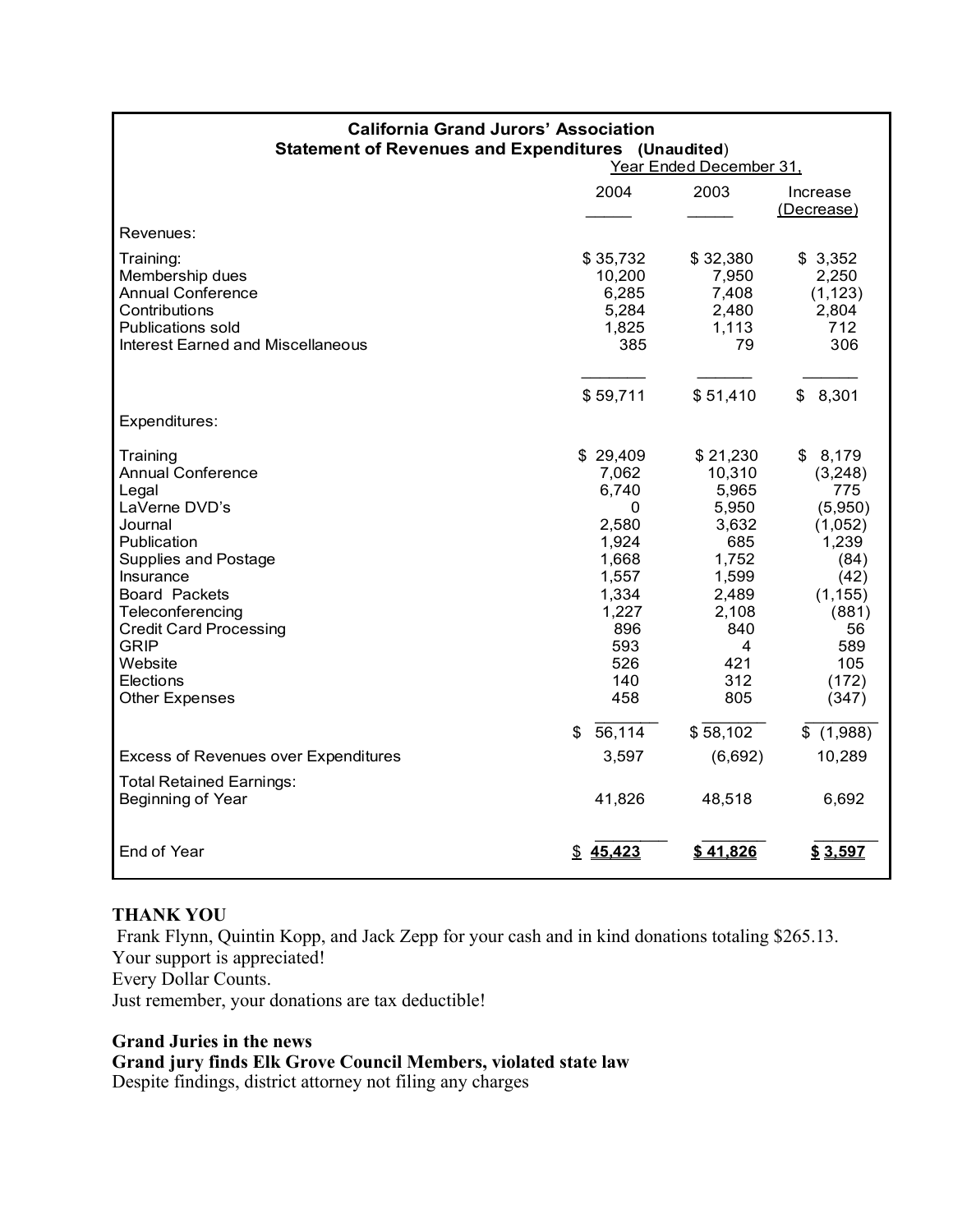### *By Cameron Macdonald* Elk Grove Citizen

A Sacramento County grand jury conclude that City Council Members Michael Leary and Jim Cooper illegally participated in matters about the city's contract with the Sacramento County Sheriff's Department for police services. But, despite the findings, Sacramento County District Attorney Jan Scully said no charges would be filed against the two - who are also employees of the sheriff's department. Scully cited reasonable doubt in not indicting Cooper, a captain, and Leary, a sergeant, on the grand jury findings.

The grand jury released their investigative report that listed the conflict-of-interest violations both council members made and also offered recommendations to prevent such situations from occurring again.

While not recommending charges be filed against the two, the grand jury did offer several recommendations and a missive to the citizens of Elk Grove.

"We urge the citizens of Elk Grove to review our report in determining the adequacy of the performance of their elected and appointed officials," the grand jury report concluded.

Both Leary and Cooper said that they will not resign their positions and will continue with their leadership.

The issue centered on Government Code section 87101 that prohibits city officials from discussing or voting in matters that they have a financial interest in, and section 1090 - that forbids conflicting in making contracts. Hence, Leary and Cooper are generally required to abstain themselves from any city council discussions and votes on police issues. If convicted of breaking section 1090, they could have been banned from ever taking office again in California. The city has spent more than \$36 million on its police contract with the sheriff's department

between its incorporation and last year.

On the day after the city's incorporation election, March 8, 2000, Sacramento County Counsel Robert Ryan wrote to the county's board of supervisors and Sacramento County Sheriff Lou Blanas, and told them that if Leary and Cooper "directly or indirectly" participated in activities over the police contract, they would void any police contract with the city.

Between June 2001 and May 2004, Cooper voted or participated in city council matters over the police contract a total of 20 times, while Leary did so 16 times, according to the grand jury report.

Among the actions they voted on were the August 2001 approval of the police services plan, levying special taxes for police services, and adopting municipal budgets that included police services plans.

Both Cooper and Leary said that they were allowed to participate in the special taxing for police services decisions, and cited a January, 2005 memo from an outside law firm to city Attorney Tony Manzanetti.

The grand jury report noted that Cooper and Leary claimed that they always participated or recused themselves based on Manzanetti's advice. However, the grand jury investigation found that defense to be moot, a leader following an attorney's advice does not excuse him or her from following state law.

The grand jury cited that the attorney clearly explained the state regulations to them, which Cooper and Leary dismissed.

"In summary, Mr. Cooper and Mr. Leary exhibited a pattern of knowingly and willfully disregarding their responsibility to abide by the conflict of interest provisions of state law," the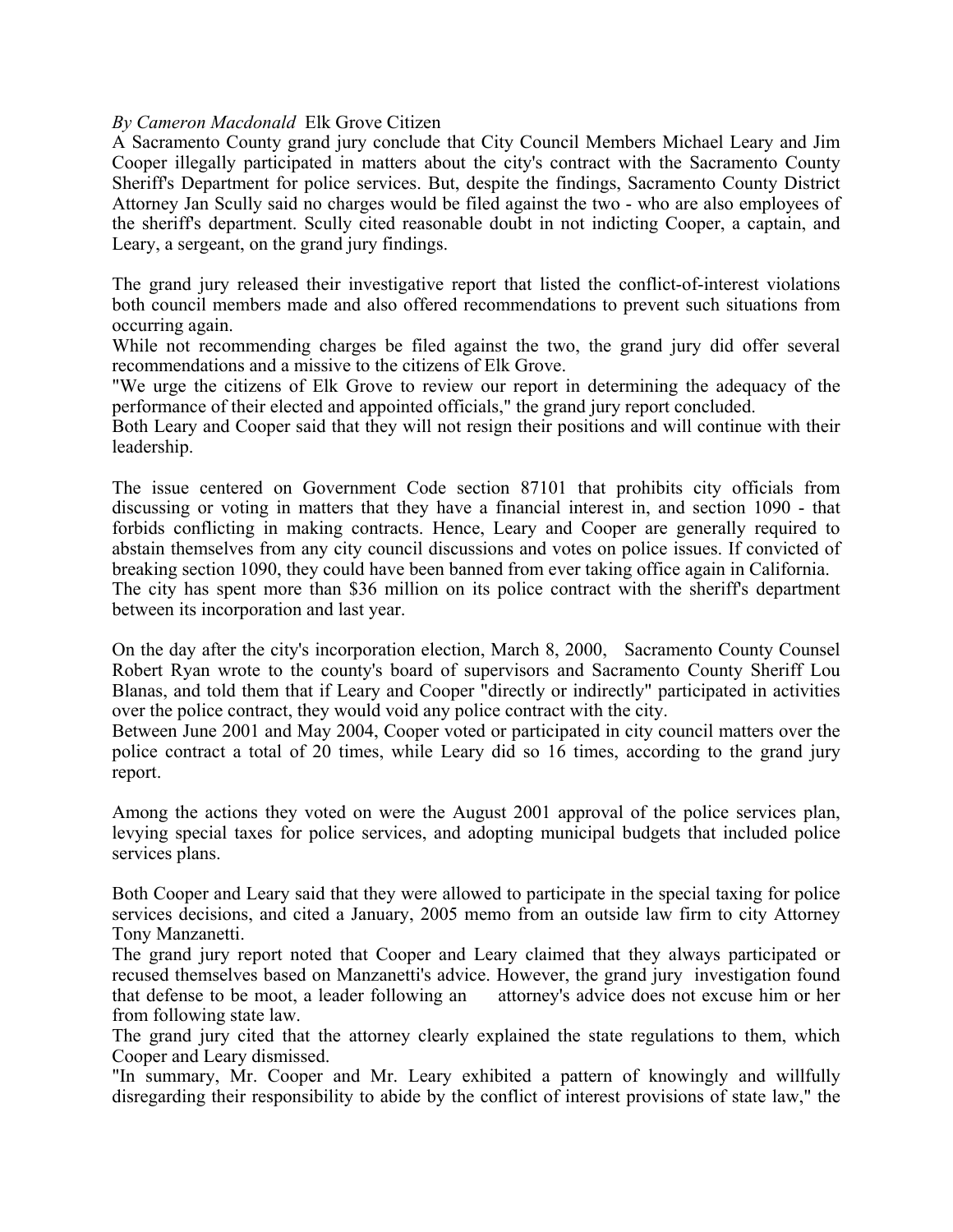<span id="page-8-0"></span>report stated.

The grand jury also found fault with the sheriff's department for not confronting Leary or Cooper about conflict of interest laws until four years after the incorporation of Elk Grove. In December 2004, Blanas issued a written warning to Cooper on the matter, which was place into his personnel file.

The grand jury investigation came at a time of political tension last year when the sheriff's department reportedly overcharged the city more than \$742,000 for it's the police services. The city council, sans Leary and Cooper, approved the city to hire the law firm Foley & Lardner to conduct an independent investigation to determine whether the two violated state conflict-ofinterest laws. The firm's July 12, 2004 report listed their alleged violations. The district attorney's office findings concluded that confusing legal advice about conflict of interest laws misguided the actions of Cooper and Leary, and could likely lead a court jury to rule that the two did not knowingly break state law.

It is not clear if the Fair Political Practices Commission (FPPC) the state's agency who's mission is to interpret and enforce conflict of interest laws was contacted

### **Grand Jury report cites gender inequality among inmate programs.**

### *By Jay Peeples—Milpitas Post*

A Santa Clara County Civil Grand Jury Report released last week found a disparity between the vocational opportunities offered to women inmates and men at Elmwood Correctional Facility through Milpitas Unified School District's Adult Education Department.

According to the report, male inmates are offered more vocational classes than women, raising questions about compliance with federal Title IX gender equality guidelines. Additionally, the report states that Santa Clara County Department of Correction focuses on substance abuse classes, which "fosters an unbalanced approach to rehabilitation," as well as identifying areas where Inmate Welfare Funds were used to support department salaries and overhead at the expense of inmate programs.

According to Department of Correction Chief Edward Flores, the Grand Jury report is being assessed, and a response will be submitted to "We're trying to come up with some creative ways to resolve the concerns with the limitations we have," Flores said.

According to Flores, vocational training is offered at Elmwood "as the physical plant allows us to." He said the jail is limited by the facilities it has to offer various vocational training. According to the Grand Jury report, male inmates can take training in blueprint reading, cabinetmaking, carpentry, computers classes, food safety, industrial safety, landscaping, upholstery, or welding, while female inmates can take computer classes. Landscaping was formerly offered to women also, but Flores said there was difficulty in garnering interest.

Of Elmwood's 2,500 male inmates, about 900 are eligible for vocational training, while 150 of the 520 women are eligible for the program. Flores said there are matching computer training classes in both the men's and women's facilities. But, he said all other vocational programs are on the men's side.

"We don't mix and match men and women," Flores said. "We'd either need to construct a facility or retrofit to do a cooking class."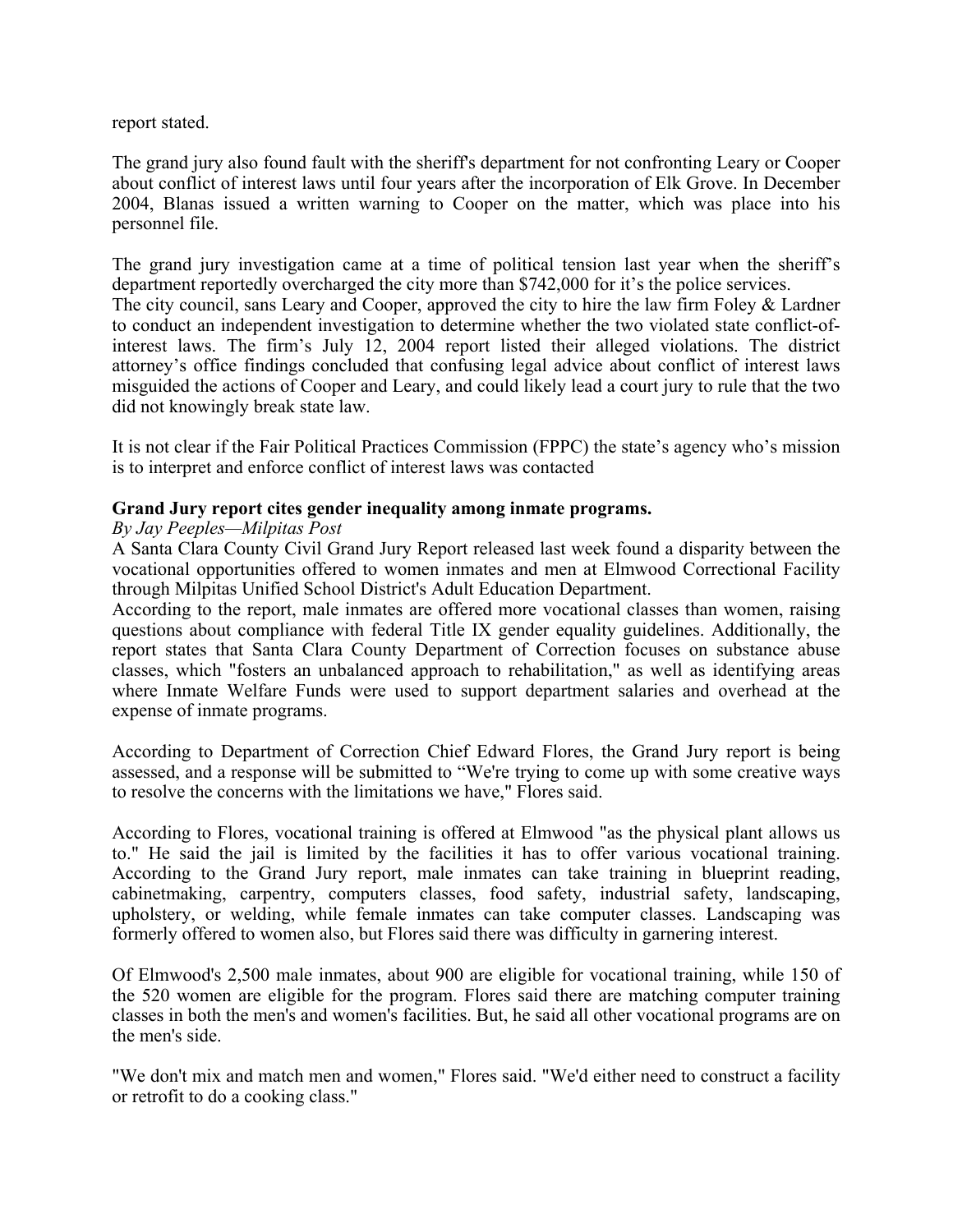<span id="page-9-0"></span>According to a survey conducted by the Grand Jury, female inmates would be interested in taking classes in cooking, medical records, cosmetology, sewing, jewelry making, carpentry, manicuring, landscaping and upholstery. The report recommends working to fairly allocate available resources to achieve gender parity in vocational courses.

Flores said much focus is placed on substance abuse and parenting classes for female inmates. He said 60 to 80 percent of Elmwood inmates have some type of substance abuse problem, and explained that substance-abuse classes are often mandated by the court. The Grand Jury report agreed with the need for substance-abuse classes, noting that many inmates receive 15 hours a week in such classes. However, the report said there needs to be a balance between such classes and vocational opportunities.

"A consequence on the strong emphasis on substance-abuse classes has unfortunately been the reduced opportunity for female inmates to participate in vocational/industrial training," the report states. "With regard to the report's finding that Inmate Welfare Funds were used to support DOC salary and overhead expense, Flores said the positions paid with the funds "all support in one way or another the inmate programs."

Expenses for inmate programs, classes and activities not funded by Milpitas Unified School District or a volunteer organization, decreased from \$1,690,935 in 2003, to \$512,314 in 2004, a 70 percent drop.

Milpitas Unified School District Superintendent Karl Black said he has directed administrators to confer with Department of Correction officials to find a solution.

Black said the only recommendation by the Grand Jury that applied to the district is to work together toward a solution, which he said is already underway. The school district receives state funding earmarked for educational programs at the jail - \$2 million last year. That money can only be spent on educational and vocational programs at Elmwood, he said.

Chief Flores said the Department of Correction will respond to the report, but pointed out that budgetary constraints have had a major impact on staffing in the jail. With the issue of staffing and adequate facilities exacerbating the issues identified by the Grand Jury, both Flores and Black agree creative solutions will have to be explored.

# **Climate of fear for county staff High turnover of employees led to Grand Jury probe**

*By Britt Retherford - The Union* 

Nevada County's top elected officials have been charged with bullying county employees by demeaning them during public meetings and making them feel at risk of losing their jobs, according to a Civil Grand Jury report.

"A climate of fear exists when employees see managers being publicly demeaned by Board of Supervisor members, high-level employees leaving in significant numbers, and what they perceive as micro-managing occurring," reads one of the Grand Jury's conclusions.

"I compliment the Grand Jury on the fact they tried to be balanced," said County Executive Officer Rick Haffey. However, "there are some (findings) I did not agree with," Haffey said. "I personally know 80 to 90 percent of the employees and I don't see a lot of fear existing here."

Turnover of the county's staff in the past three years is what prompted the investigation by the Grand Jury, a group of 19 volunteer citizens that serves as watchdogs for the public.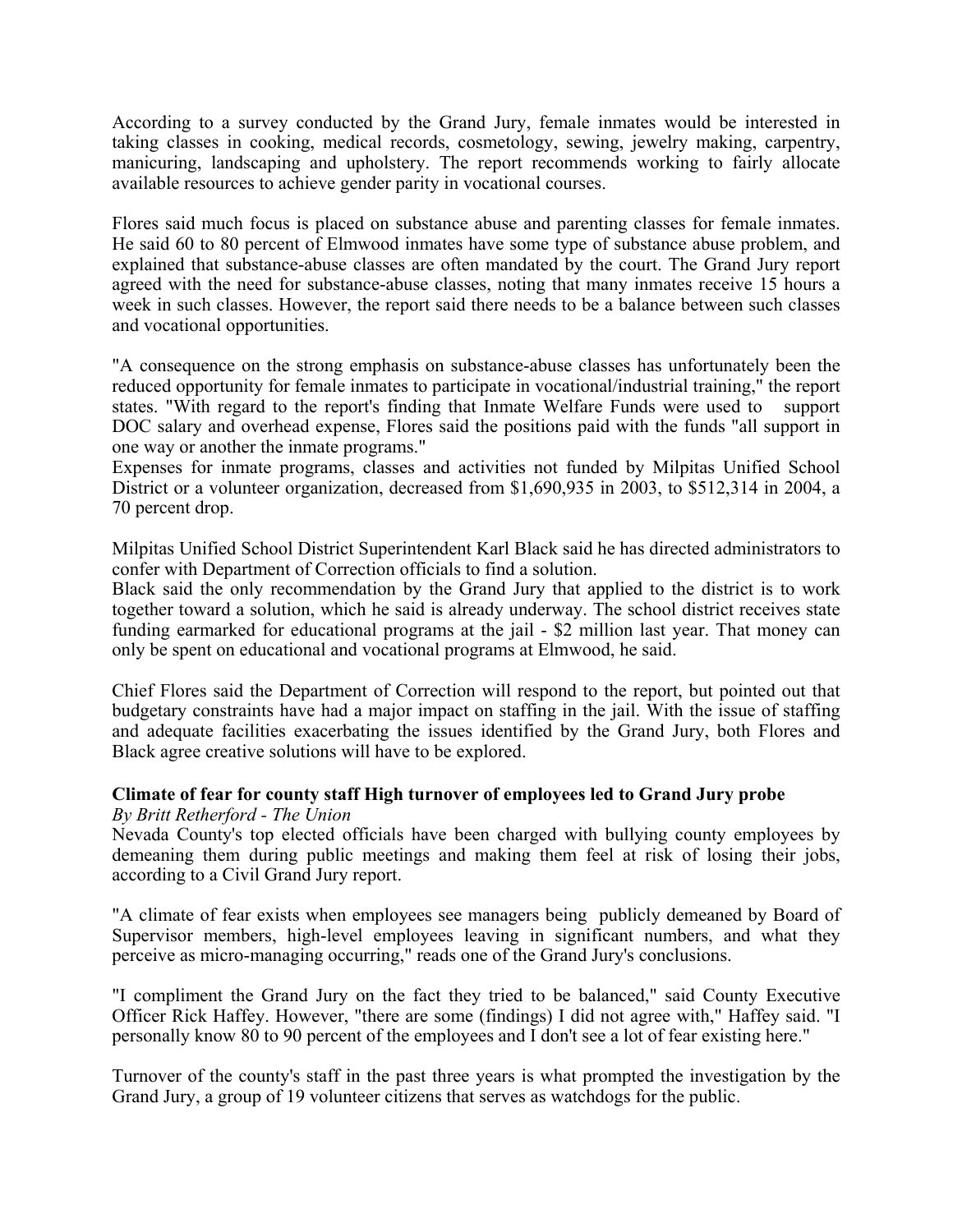<span id="page-10-0"></span>The Grand Jury found that the exodus of almost two dozen county department heads and directors stemmed from:

- Their job duties becoming politically charged and uncomfortable.
- Retirement.
- Better opportunities arising.

Resignations have been accompanied by a variety of explanations, from "personal and professional reasons" to charges that the entire structure of county government is laced with micromanagement problems.

Hank Foley, who resigned last summer as director of the Community Health Department, said at the time that he was tired of the "county bureaucratic system. Micromanaging goes on endlessly in this county," he said in 2004. "They're continuously questioning and second guessing."

Haffey said the Grand Jury failed to look more seriously at factors such as demographics and an aging population that desires higher paying pre-retirement jobs.

The Grand Jury report criticizes Haffey and his predecessors for not acting as buffers between the employees and their elected supervisors. The political climate in the county has been heated at times during the past few years as board members reflected widely differing views in the county, often split on issues such as growth and property rights.

The report also found that the county is in sound financial health and that Haffey, department heads, and staffs "are to be commended for their hard work in streamlining many of the county's departments." Major budget cuts in the past few years have forced the county to eliminate 82 positions in the past two years, but there has been only one layoff that occurred because of a tight budget, the report stated.

### **Police chided on overtime, comp time Grand jury report says city spends too much on extra pay**

### *by Bill Wallace - San Francisco Chronicle*

San Francisco is paying too much overtime and compensatory time off to city police officers and should renegotiate its contract with the police union to reduce these costs to taxpayers, the San

Francisco civil grand jury said in a report released last week.

In 2003-04, San Francisco police received more than \$27 million in overtime, a sum that represents nearly 11 percent of the entire police payroll, the grand jury said in its 18-page report,

"Compensation Issues in the San Francisco Police Department."

According to the report, only the Municipal Railway paid more overtime to its staff last year. In addition to the overtime they earned, police officers also logged a total of 514,452 hours of compensatory time -- time off that is banked for future use at the overtime rate, 1 1/2 hours off for every hour worked.

Comp time is sometimes carried over until an officer retires, when it is paid off in cash at the officer's most recent rate of pay. Because of promotions, the rate at which comp time is paid at retirement is frequently much higher than the pay the officer received when the comp time was earned.